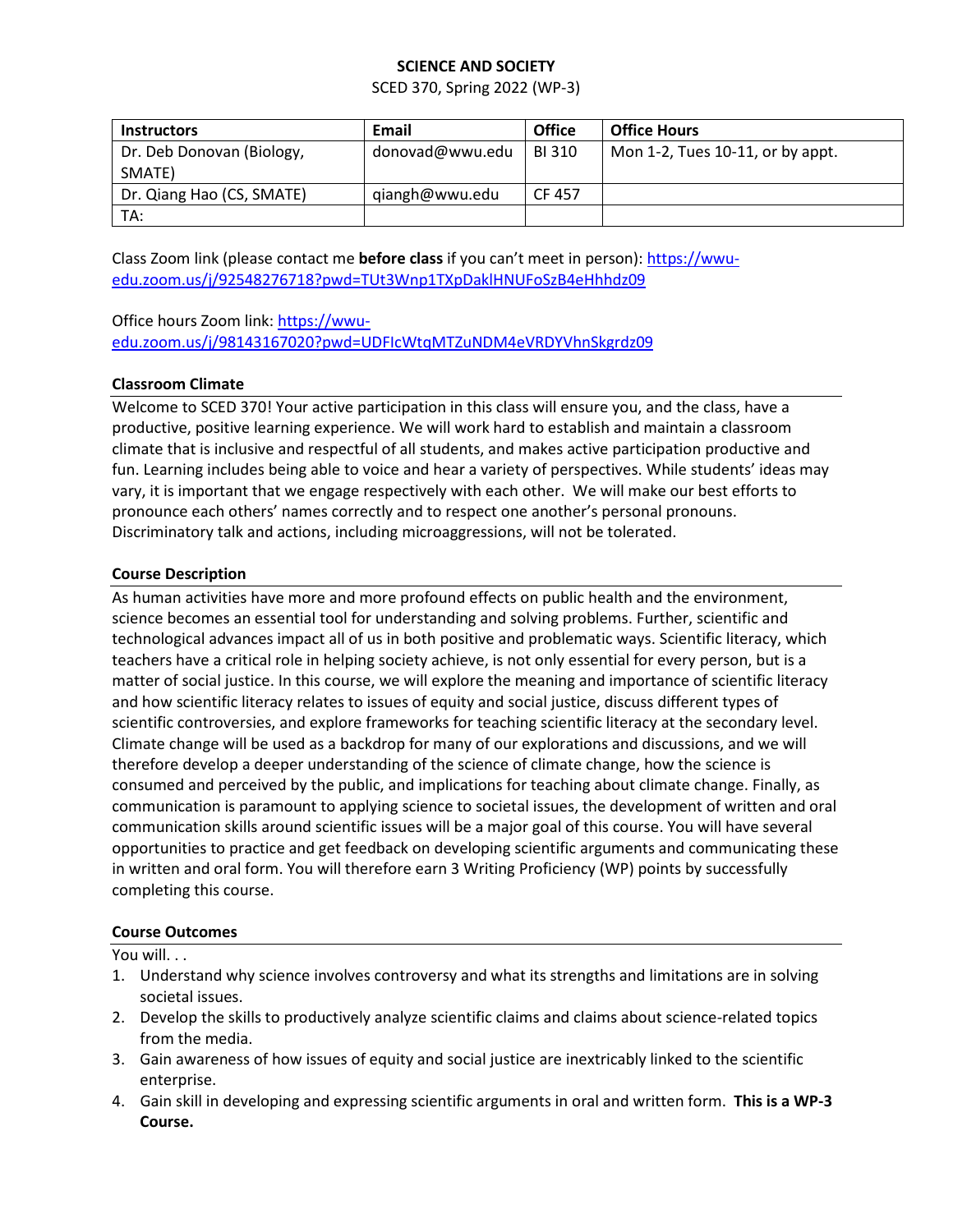# **Attendance and Participation**

This is a seminar course and thus will rely heavily on your participation. Class meetings will generally revolve around discussions of assigned readings and of your research.

- At the beginning of classes during the first part of the quarter we will spend a few minutes sharing news items. **You are required to find science news articles and bring them to class. Links for services the report science news are provided on Canvas, if you want to subscribe.**
- Part of your grade will be determined based on participation. Several different data points will go into your participation score, including periodic self, peer, and instructor evaluations.

## *Missing a Class*

Because this is a collaborative seminar-style course, a missed class cannot simply be made up by getting the notes from a peer or the instructor. Because of this, *attendance is required* unless you have a valid excuse \*and\* have communicated with the instructor (via phone or email) PRIOR to class.

Valid reasons include:

- If you are ill and don't feel well enough to participate in class and/or are contagious,
- A planned trip away from campus that is associated with a school organization (e.g., you are a WWU soccer player traveling to a game in Ellensburg), or
- A family emergency (a letter from the Office of Student Life documenting that the student's absence from the university is excused will need to be provided after the fact.)

Reasons that are not valid include:

- A family vacation for which your plane ticket was already purchased,
- A dentist appointment,
- Going to the office hours of the instructor for one of your other classes, etc.

*Late arrivals:* Due to the collaborative nature of this class, it is imperative that everyone arrives to class on time ready to go. Late arrivals are unacceptable and will negatively impact your grade. You must call/email in advance and/or have a valid emergency for a late arrival to be excused.

*Religious Accommodation:* Western provides reasonable accommodation for students to take holidays for reasons of faith or conscience or for organized activities conducted under the auspices of a religious denomination, church, or religious organization. Students seeking such accommodation must provide written notice to their faculty within the first two weeks of the course, citing the specific dates for which they will be absent. "Reasonable accommodation" means that faculty will coordinate with the student on scheduling examinations or other activities necessary for completion of the course or program and includes rescheduling examinations or activities or offering different times for examinations or activities. Additional information about this accommodation can be found in SB 5166: Providing religious accommodations for postsecondary [students.](https://app.leg.wa.gov/billsummary?BillNumber=5166&Initiative=false&Year=2019)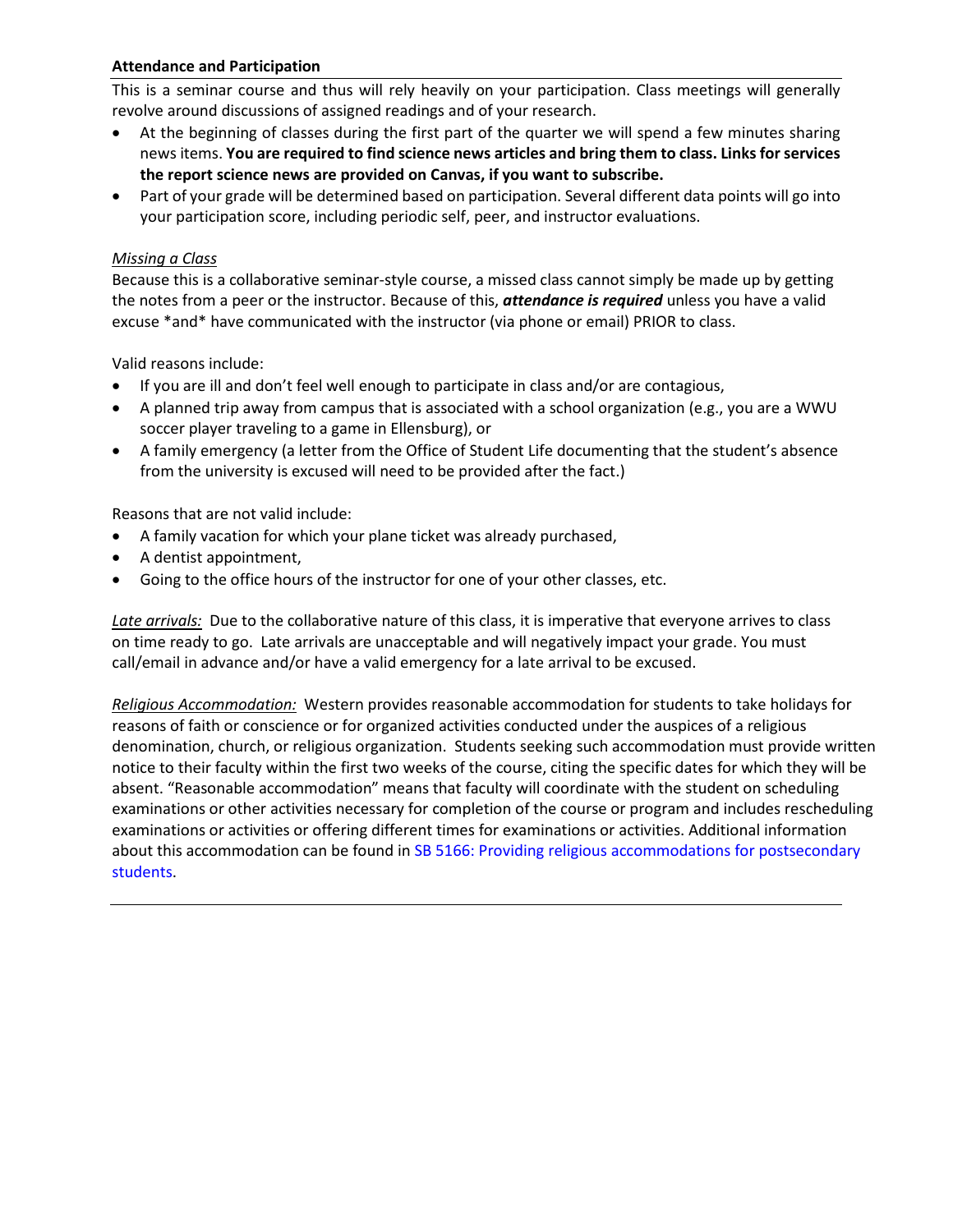# **Assignments and Grading**

| Scientific Literacy and Social Justice position paper                                                                                                  | 15%               |                                                |
|--------------------------------------------------------------------------------------------------------------------------------------------------------|-------------------|------------------------------------------------|
| Context-Based Learning presentation & written description<br>Causal Link poster<br><b>Big Issues Paper</b>                                             | 15%<br>20%<br>20% | A: 90-100%<br>B: 80-89%                        |
| <b>Big Issues Presentation</b><br><b>Active Participation</b><br>Participation in in-class discussions (includes adequate preparation for<br>$\bullet$ | 10%<br>20%        | $C: 70-79%$<br>$D: 60-69%$<br>F: 59% and below |
| discussions)<br>Participation in online discussions<br>$\bullet$<br>Self, peer, and instructor evaluations<br>$\bullet$                                |                   | $+/-$ grades will be<br>assigned based on      |

# **University Resources and Policies**

*Reasonable Accommodation:* Reasonable accommodation for persons with documented disabilities should be established within the first week of class and arranged through the Disability Access Center: telephone 360- 650-3083; email drs@wwu.edu; and on the web at the [Disability Access Center.](https://disability.wwu.edu/) Review their [Documentation](https://disability.wwu.edu/documentation/)  [Guidelines](https://disability.wwu.edu/documentation/) for the procedure for providing reasonable accommodations for students with disabilities. See also the [Accessibility Map.](http://www.wwu.edu/map/?features=accessibility)

*Student Services:* Western encourages students to seek assistance and support at the onset of an illness, difficulty, or crisis.

- In the case of a medical concern or question, please contact the Health Center: 650-3400 or **wwu.edu/chw/student\_health/**
- In the case of an emotional or psychological concern or question, please contact the Counseling Center: 650-3400 or **wwu.edu/chw**
- In the case of a health and safety concern, please contact the University Police: 650-3555 or **www.wwu.edu/ps/**
- In the case of a family or personal crisis or emergency, please contact the Office of Student Life: 650-3706 or **http://www.wwu.edu/dos/office/slo\_student\_assistance.shtml**

#### *Academic Integrity:*

- **Academic Honesty:** All Western Washington University students have an obligation to fulfill their responsibilities as members of an academic community. Academic integrity is demanded; moreover, academic dishonesty at Western is a serious infraction dealt with severely. No student shall claim as his or her own the achievements, work, or arguments of others, nor shall he or she be a party to such claims. It is the instructor's responsibility to confront a student and to take appropriate action if such academic dishonesty has occurred. See [Appendix D: Academic Honesty Policy & Procedure](https://catalog.wwu.edu/content.php?catoid=15&navoid=3367) of the catalog for examples, procedures, and methods of appeal and **[Ensuring Academic Honesty](http://www.wwu.edu/registrar/contact.shtml)** for appeal rules and timeline.
- **Plagiarism:** Plagiarism is presenting as one's own–in whole or in part–the argument, language, creations, conclusions, or scientific data of another without explicit acknowledgement. See the Library's [Plagiarism Policies & Guidelines](http://libguides.wwu.edu/plagiarism) for examples and citation guides. See Appendix D: [Academic Honesty Policy & Procedure](https://catalog.wwu.edu/content.php?catoid=15&navoid=3367) of the catalog for examples, procedures, and methods of appeal and **[Ensuring Academic Honesty](http://www.wwu.edu/registrar/contact.shtml)** for appeal rules and timeline.